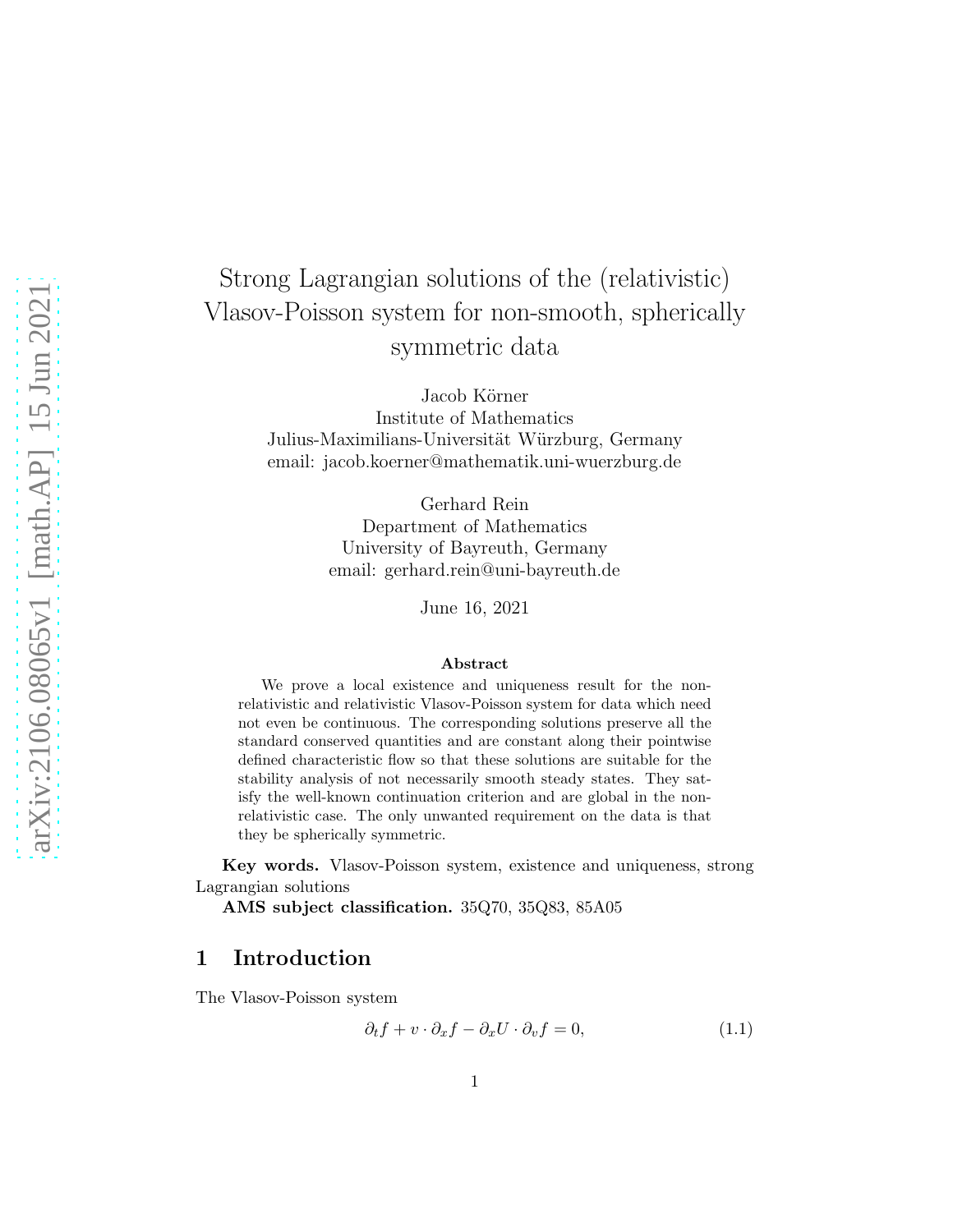$$
\Delta U = 4\pi \rho, \quad \lim_{|x| \to \infty} U(t, x) = 0,\tag{1.2}
$$

<span id="page-1-0"></span>
$$
\rho(t,x) = \int_{\mathbb{R}^3} f(t,x,v) dv
$$
\n(1.3)

describes a large ensemble of particles which interact only by the gravitational field which they create collectively. Here  $f = f(t, x, v) \geq 0$  denotes the particle density on phase space,  $t \in \mathbb{R}$ ,  $x \in \mathbb{R}^3$ , and  $v \in \mathbb{R}^3$  denote time, position, and velocity,  $\rho$  is the spatial mass density induced by f, and U is the gravitational potential induced by  $\rho$ . This system is used in astrophysics for modeling galaxies or globular clusters, cf. [\[3\]](#page-15-0). If the Vlasov equation [\(1.1\)](#page-0-0) is replaced by

$$
\partial_t f + \frac{v}{\sqrt{1+|v|^2}} \cdot \partial_x f - \partial_x U \cdot \partial_v f = 0, \tag{1.4}
$$

the relativistic Vlasov-Poisson system is obtained. Here  $v$  should be thought of as momentum;  $v/\sqrt{1+|v|^2}$  is then the induced velocity of a particle of unit mass.

An important feature of these systems is that they posses a plethora of steady states. One way to obtain steady states is to make an ansatz

$$
f(x,v) = \phi(E(x,v)), \ E(x,v) := U(x) + \begin{cases} \frac{1}{2}|v|^2 & \text{non-relativistic case,} \\ \sqrt{1+|v|^2} & \text{relativistic case,} \end{cases}
$$
(1.5)

with some ansatz function  $\phi$ ; E is the local or particle energy in a stationary potential  $U = U(x)$ . This ansatz reduces the (relativistic) Vlasov-Poisson system to a semilinear Poisson equation for  $U$ , namely  $(1.2)$  where the right hand side depends on  $U$  through the ansatz  $(1.5)$ . We refer to  $[20]$  and the references there for sufficient conditions on  $\phi$  such that this leads to physically viable steady states with finite mass and compact support. The classical example are the polytropic models where

<span id="page-1-2"></span><span id="page-1-1"></span>
$$
\phi(E) = (E_0 - E)_{+}^{k};\tag{1.6}
$$

the subscript + denotes the positive part. Here  $-1 < k < 7/2$  and  $E_0 < 0$ is a cut-off energy. One can also take sums of such ansatz functions with different cut-off energies and/or different exponents, and if one requires U to be spherically symmetric, the ansatz may also depend on the particle angular momentum  $L := |x \times v|$ . The important point for the present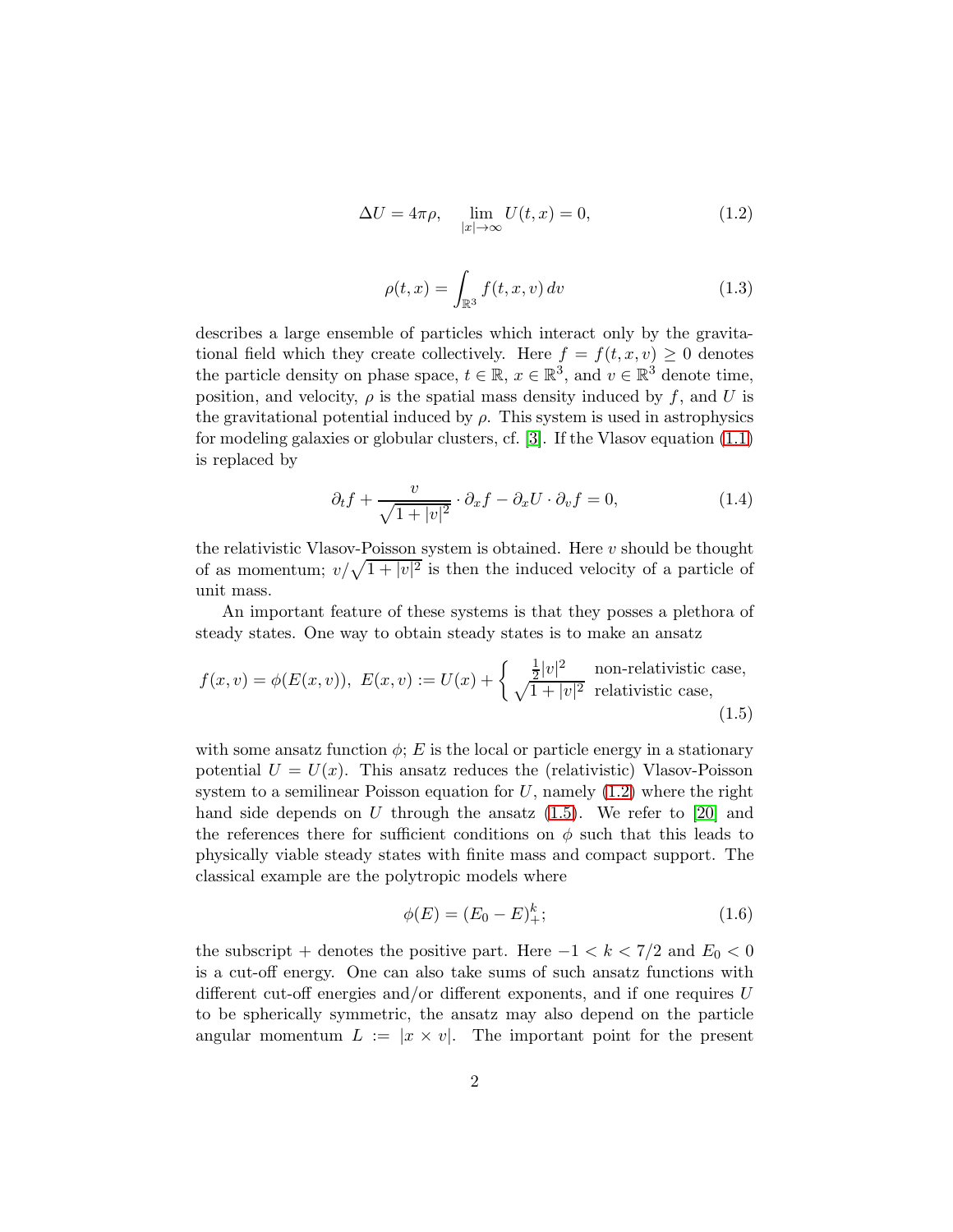paper is that for these steady states  $f$  need not be smooth and not even continuous. If one wants to investigate the stability of such a steady state a natural class of perturbations are the dynamically accessible ones, where the stationary particle distribution is rearranged via a measure-preserving homeomorphism of phase space caused for example by the action of some exterior, perturbing force. The resulting, dynamically accessible data are then in general as regular or irregular as the original steady state. For example, if we pick  $k = 0$  in [\(1.6\)](#page-1-2), then the distribution function of both the steady state and its perturbation attains only the values 0 and 1 and is discontinuous.

It is desirable to have an existence and uniqueness result for the time dependent problem for such data, where the resulting solutions should preserve all the conserved quantities like the total energy and the so-called Casimir functionals, since these are used in the stability analysis. In addition, the characteristic flow corresponding to the Vlasov equation should exist and f should be constant along this flow; this property is more important in a stability analysis (and elsewhere) than the Vlasov equation itself. We refer to [\[8,](#page-16-0) [9,](#page-16-1) [10,](#page-16-2) [11,](#page-16-3) [15,](#page-16-4) [16,](#page-16-5) [21\]](#page-17-1) and the references there for stability results for the (relativistic) Vlasov-Poisson system. In the present paper we provide a local existence and uniqueness result as specified above. The characteristic flow of the corresponding Vlasov equation will be defined pointwise on phase space, and  $f$  will be constant along it; we call such solutions *strong Lagrangian so*lutions. For the data we require that  $\tilde{f} = f_{|t=0}$  is a non-negative, bounded, and measurable function with compact support, and in addition, that  $\check{f}$  is spherically symmetric; a function  $g: \mathbb{R}^3 \times \mathbb{R}^3 \to \mathbb{R}$  is *spherically symmetric*, if  $g(Ax, Av) = g(x, v)$  for all  $x, v \in \mathbb{R}^3$  and  $A \in SO(3)$ . In passing we note that our result answers a question which was left open in the stability analysis [\[11\]](#page-16-3). The symmetry assumption is of course undesirable, and it is an open problem, how far one can relax this assumption without loosing any of the properties of the solution. It is also an open problem whether one can preserve these properties for not necessarily bounded data, such as would arise by perturbing polytropic steady states with  $-1 < k < 0$ .

There exists an extensive literature concerning the initial value problem for the Vlasov-Poisson system, and a bit less for its relativistic version, and to put the present paper into context we recall some of it. For the nonrelativistic version, Batt [\[2\]](#page-15-1) proved local existence and uniqueness of smooth solutions together with a continuation criterion, and he used the latter to obtain global existence for smooth, spherically symmetric data. The latter result is known to be false for the relativistic version, cf. [\[7\]](#page-16-6). For the non-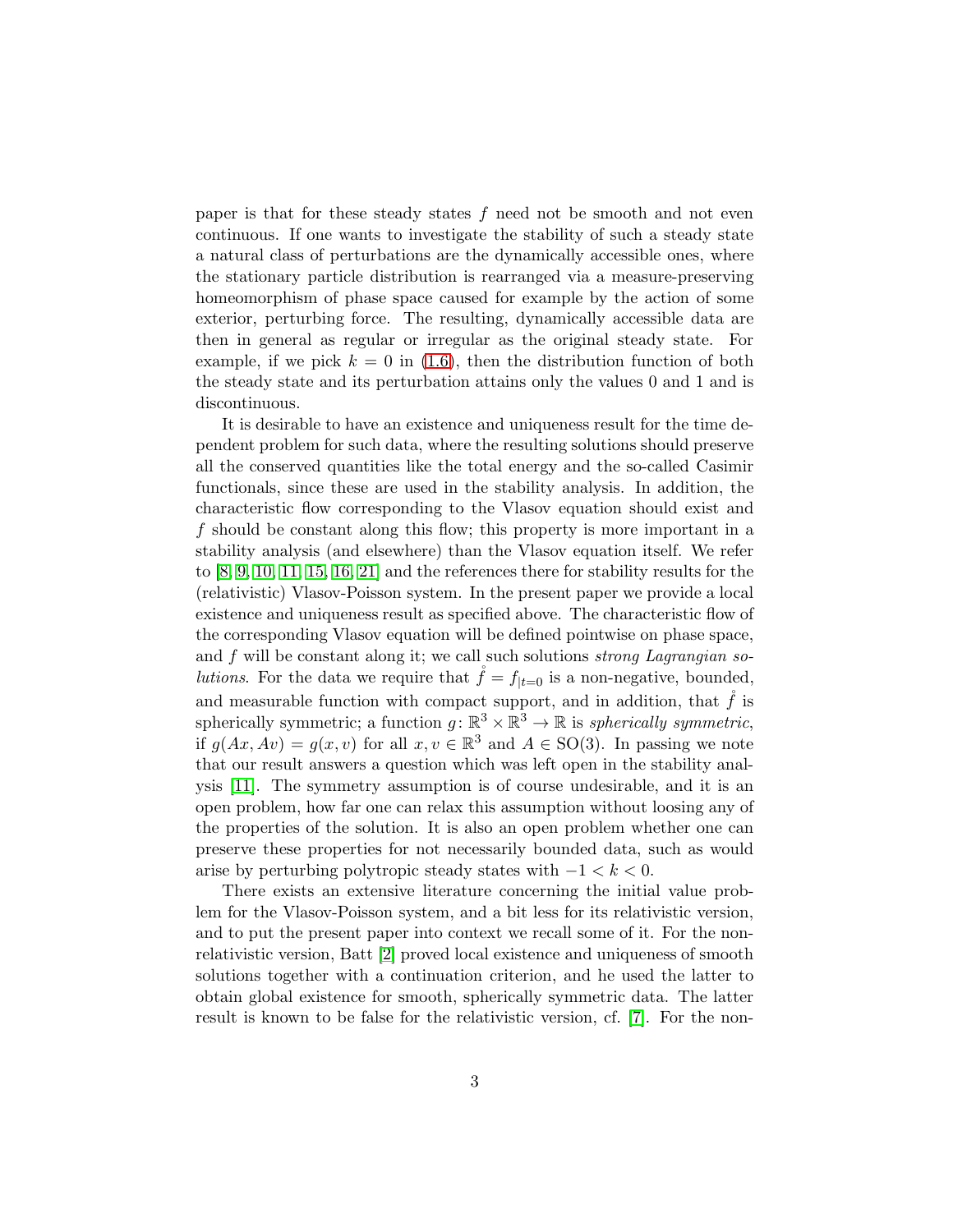relativistic version smooth solutions exist globally also for non-symmetric data, as was shown by Pfaffelmoser [\[19\]](#page-17-2) and simultaneously but independently by Lions and Perthame [\[17\]](#page-16-7), cf. also [\[21\]](#page-17-1). Global weak solutions for the non-relativistic system, which are neither known to be unique nor to preserve the usual conserved quantities, were obtained for example in [\[1,](#page-15-2) [13\]](#page-16-8). More recently, Lagrangian flows for non-smooth vector fields have been investigated and used to construct Lagrangian solutions of the Vlasov-Poisson system for  $L^1$  data, cf. [\[4\]](#page-15-3) and the references there. However, [4] considers the non-relativistic, repulsive case of the Vlasov-Poisson system where the sign of the right hand side in the Poisson equation [\(1.2\)](#page-1-0) is reversed. We do not know whether these results can be extended to the attractive case stated above or to the relativistic one. The relation of the flow of ordinary differential equations with coefficients in Sobolev spaces to linear transport equations like the Vlasov equation was studied in the seminal paper [\[5\]](#page-15-4). It should be emphasized that the results and techniques in  $[4, 5]$  $[4, 5]$  are much more far reaching and sophisticated than the present investigation and in particular do not rely on any symmetry assumption. Indeed, the main point of the present investigation is to show that for the price of assuming spherical symmetry, Lagrangian solutions with all the desired properties, in particular, with a pointwise defined characteristic flow, can be obtained by quite elementary methods for both the non-relativistic and the relativistic Vlasov-Poisson system; in passing we note that all our results hold equally well for the repulsive case mentioned above.

In the next section we state our results, and the proofs are given in Section [3.](#page-5-0) The present paper is based on the first authors master thesis [\[14\]](#page-16-9).

## 2 Main results

We start by making precise our solution concept; throughout the paper integrals without an explicitly denoted domain of integration extend over  $\mathbb{R}^3$  or  $\mathbb{R}^6$ .

<span id="page-3-0"></span>**Definition 2.1.** A measurable function  $f : [0, T] \times \mathbb{R}^6 \to \mathbb{R}$  with  $T > 0$  is a strong Lagrangian solution of the non-relativistic or relativistic Vlasov-Poisson system iff:

(i) The induced mass density

$$
\rho_f(t,x) = \rho(t,x) := \int f(t,x,v) \, dv
$$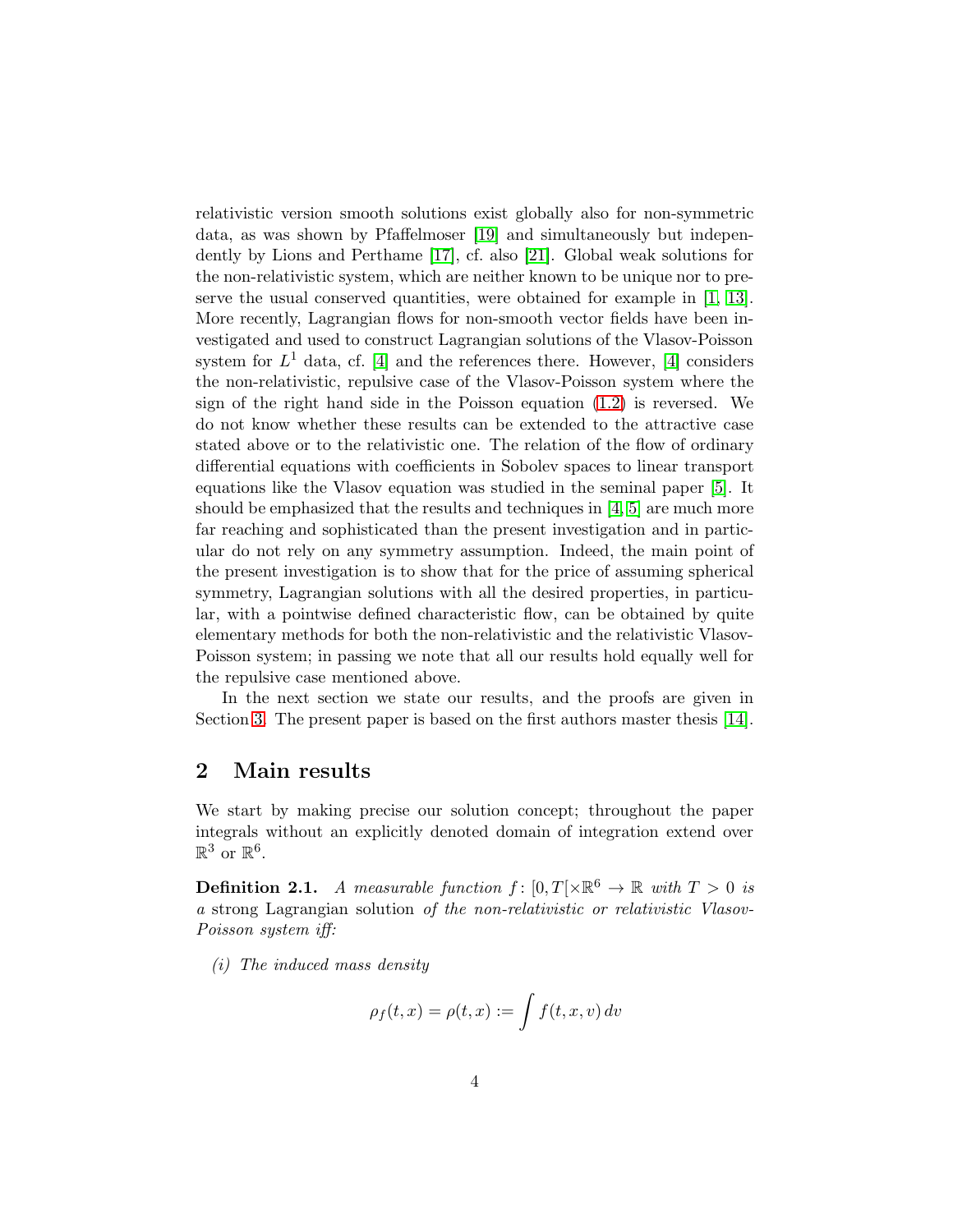and the induced gravitational field

$$
F_f(t, x) = F(t, x) := \int \frac{x - y}{|x - y|^3} \rho(t, y) dy
$$

exist for all  $(t, x) \in [0, T[\times \mathbb{R}^3, \text{ and } F \text{ is continuous and Lipschitz}]$ continuous in x, locally uniformly in t, i.e., for every  $0 < T' < T$ there exists  $L > 0$  such that for all  $t \in [0, T']$  and  $x, x' \in \mathbb{R}^3$ ,

<span id="page-4-0"></span>
$$
|F(t, x) - F(t, x')| \le L |x - x'|.
$$

(ii) f is constant along its characteristics, i.e., for all  $(t, z) \in [0, T] \times \mathbb{R}^6$ , the mapping  $s \mapsto f(s, Z(s, t, z))$  is constant, where  $s \mapsto Z(s, t, z)$  $(X, V)(s, t, x, v)$  is the solution of the characteristic system

$$
\dot{x} = v \text{ or } \dot{x} = \frac{v}{\sqrt{1 + |v|^2}}, \qquad \dot{v} = -F(s, x)
$$
\n(2.1)

with  $Z(t, t, z) = z = (x, v)$ .

The gravitational field  $F$  defined in part (i) is the gradient of the potential determined by  $(1.2)$ , and the conditions on F guarantee the existence of the characteristic flow used in part (ii) of the definition, see also Lemma [3.1](#page-5-1) below. Formally, the definition can be relaxed by replacing the assumptions on the field  $F$  by the properties of the induced flow, obtained in Lemma [3.1.](#page-5-1) We also note that no symmetry assumption enters in this definition.

For a measurable, bounded, and compactly supported state  $g: \mathbb{R}^6 \to$  $[0,\infty]$  we define its kinetic and potential energies as

$$
E_{\text{kin}}(g) := \frac{1}{2} \iint |v|^2 g(x, v) \, dv \, dx
$$

or

$$
E_{\text{kin}}(g) := \iint \sqrt{1+|v|^2} g(x,v) dv dx,
$$
  

$$
E_{\text{pot}}(g) := -\frac{1}{2} \iiint \int \int \frac{g(x,v) g(y,w)}{|x-y|} dv dw dx dy,
$$

and a Casimir functional is defined as

$$
\mathcal{C}(g) := \iint \Phi(g(x,v)) \, dv \, dx,
$$

where  $\Phi: \mathbb{R} \to \mathbb{R}$  is continuous with  $\Phi(0) = 0$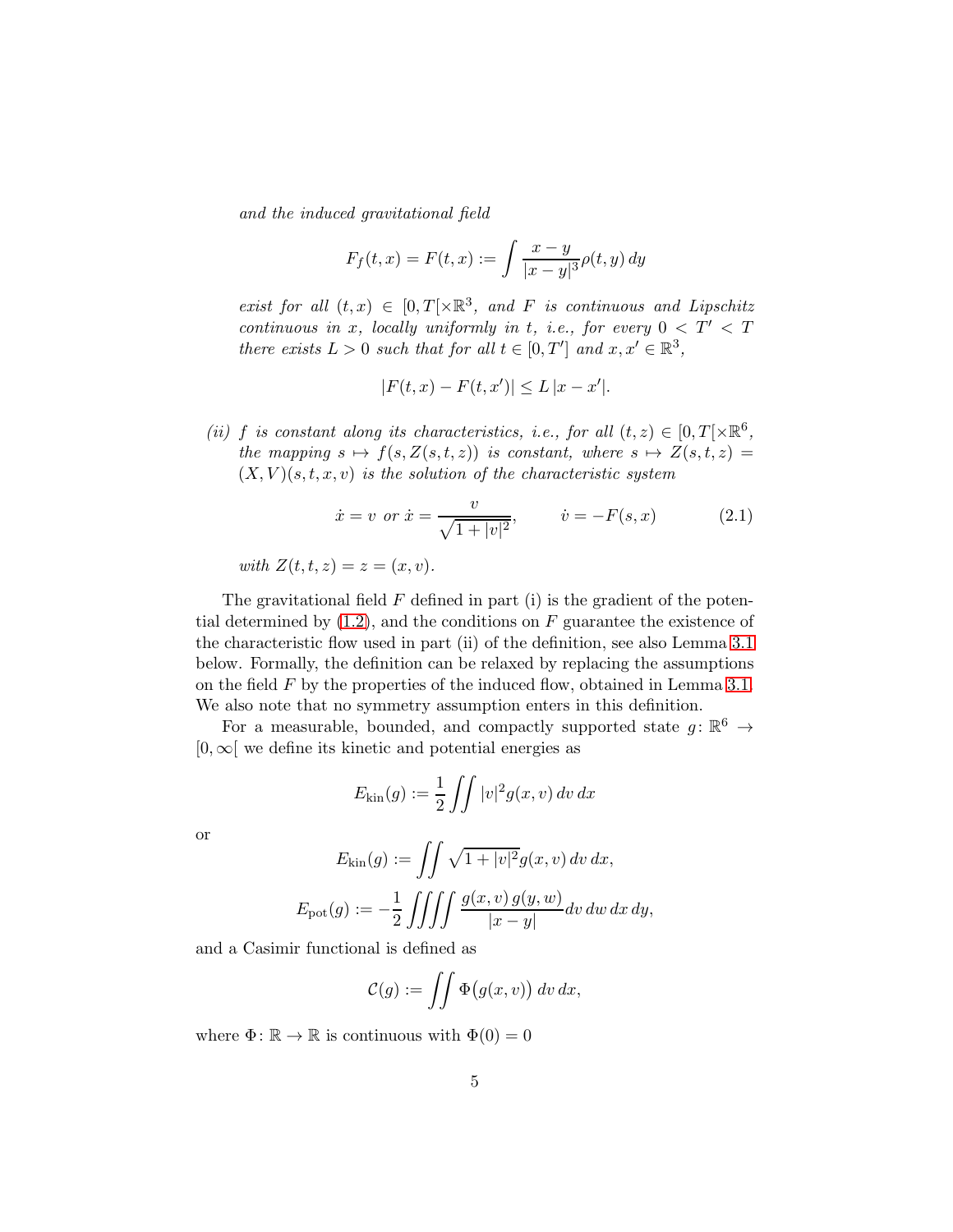<span id="page-5-2"></span>**Theorem 2.2.** Let  $\mathring{f} : \mathbb{R}^6 \to [0, \infty[$  be measurable, bounded, compactly supported and spherically symmetric. Then there exists a unique, spherically symmetric, strong Lagrangian solution  $f: [0,T] \times \mathbb{R}^6 \to [0,\infty]$  of the (relativistic) Vlasov-Poisson system with  $f(0) = \check{f}$ . If  $T > 0$  is chosen maximal, then in the non-relativistic case,  $T = \infty$ . In the relativistic case,  $T = \infty$  if

 $\sup \{|v| \mid (x,v) \in \text{supp } f(t), \ 0 \le t < T\} < \infty.$ 

The energy and all Casimir functionals are conserved, i.e., for all  $t \in [0, T]$ ,

$$
E_{\text{kin}}(f(t)) + E_{\text{pot}}(f(t)) = E_{\text{kin}}(\mathring{f}) + E_{\text{pot}}(\mathring{f}), \quad C(f(t)) = C(\mathring{f}).
$$

Some additional properties of the solution f which come out of the proof will be listed below.

## <span id="page-5-0"></span>3 Proofs

### 3.1 The characteristic flow and the Vlasov equation

We recall the relevant properties of the flow induced by  $(2.1)$ .

<span id="page-5-1"></span>**Lemma 3.1.** Let  $F: [0,T[ \times \mathbb{R}^3 \to \mathbb{R}^3$  be continuous and Lipschitz continuous with respect to  $x$ , locally uniformly in  $t$ . Then the following holds:

- (a) For every  $t \in [0,T]$  and  $z = (x,v) \in \mathbb{R}^3 \times \mathbb{R}^3$  there exists a unique solution  $[0, T] \ni s \mapsto Z(s, t, z)$  of  $(2.1)$  with  $Z(t, t, z) = z$ . The flow Z is continuous on  $[0,T] \times [0,T] \times \mathbb{R}^6$  and Lipschitz continuous with respect to z, locally uniformly in s and t.
- (b) For every  $s, t \in [0, T]$ , the mapping  $Z(s,t, \cdot) : \mathbb{R}^6 \to \mathbb{R}^6$  is measure preserving, i.e.,

 $|\det \partial_z Z(s,t,z)| = 1$  for almost every  $z \in \mathbb{R}^6$ ,

and one-to-one and onto with inverse  $Z^{-1}(s,t,\cdot) = Z(t,s,\cdot)$ .

(c) For any measurable function  $\Phi \colon \mathbb{R}^6 \to \mathbb{R}$ , any measurable set  $D \subset \mathbb{R}^6$ , and any  $s, t \in [0, T]$  the change-of-variables formula holds:

$$
\int_{Z(s,t,D)} \Phi(z) dz = \int_D \Phi(Z(s,t,z)) dz.
$$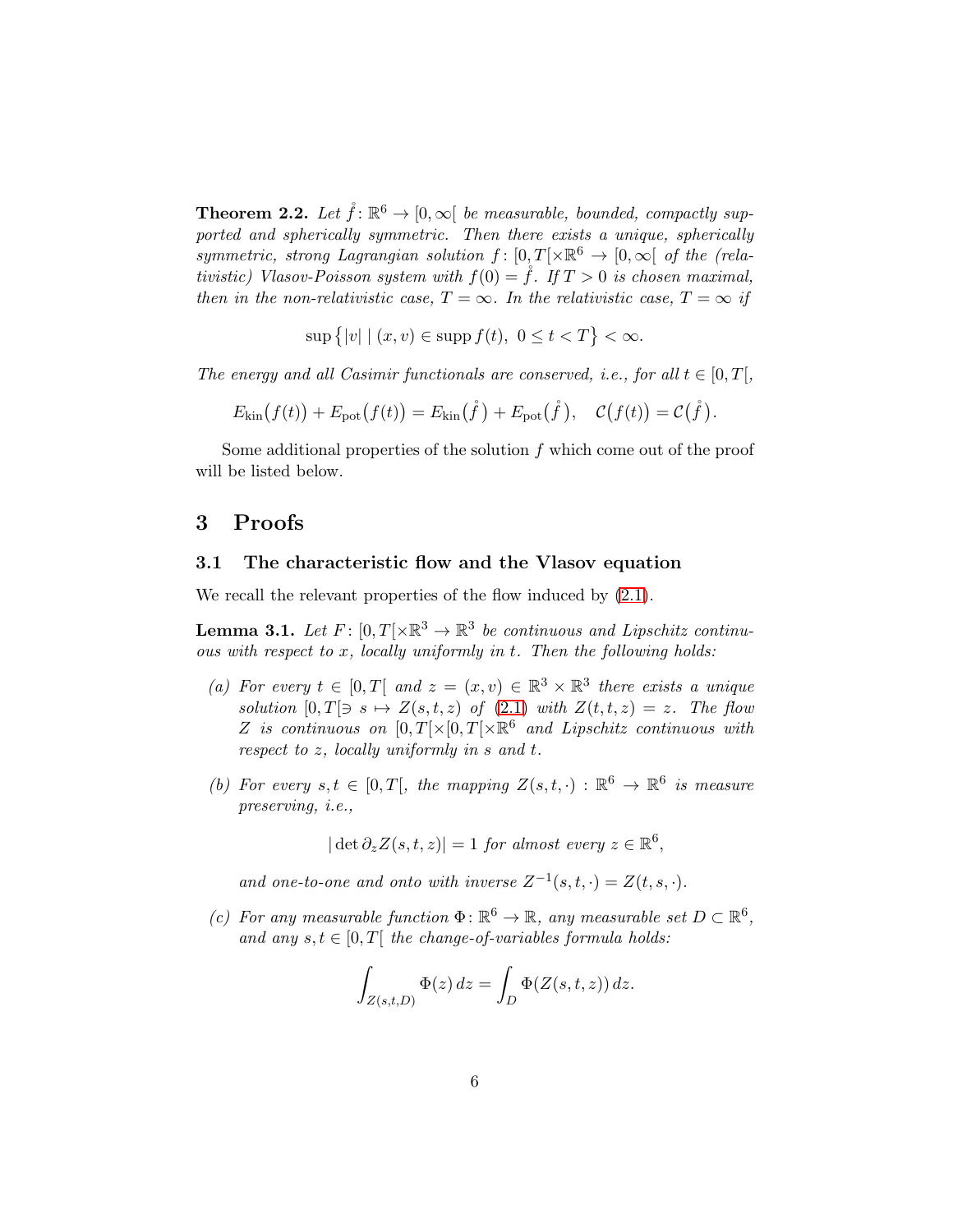(d) If F in addition is spherically symmetric, i.e.,  $F(t, Ax) = AF(t, x)$ for all  $t \in [0,T], x \in \mathbb{R}^3$ , and  $A \in SO(3)$ , then so is  $Z = (X, V)$ , i.e.,  $(X, V)(s, t, Ax, Av) = (AX, AV)(s, t, x, v)$  for all  $s, t \in [0, T],$  $x, v \in \mathbb{R}^3$ , and  $A \in SO(3)$ .

Proof. Most of parts (a) and (b) is standard ODE theory. The fact that for s and t fixed,  $Z(s,t, \cdot)$  is Lipschitz implies that the derivative  $\partial_z Z(s,t,z)$ exists for almost all  $z$ ; the exceptional set of measure zero may depend on  $s$ and  $t$ , but this causes no problems. To prove the assertion on the functional determinant, let  $J \in C_c^{\infty}(\mathbb{R}^3)$  be a smooth, compactly supported function with  $\int J = 1$ , i.e., a Friedrichs mollifier. For  $\epsilon > 0$ , we define  $J_{\epsilon} := \epsilon^{-3} J(\cdot/\epsilon)$ and the smoothed field  $F_{\epsilon}(t) := J_{\epsilon} * F(t)$  where  $F(t) = F(t, \cdot)$  for  $t \in [0, T]$ . The corresponding flow  $Z_{\epsilon}$  is differentiable with respect to z with

$$
\det \partial_z Z_{\epsilon}(s, t, z) = 1, \ s, t \in [0, T[, \ z \in \mathbb{R}^6,
$$

since the vector field generating this flow is divergence free on  $\mathbb{R}^3 \times \mathbb{R}^3$ , cf. for example [\[21,](#page-17-1) Lemma 1.2]. Moreover,  $Z_{\epsilon}(s,t,z) \rightarrow Z(s,t,z)$  for  $\epsilon \rightarrow 0$ , uniformly in z and locally uniformly in s and t. Now let  $\phi \in C_c^{\infty}(\mathbb{R}^6)$  denote any test function. Then the change-of-variables formula for Lipschitz continuous transformations—cf. [\[6,](#page-16-10) \*263F Corollary]—and the above convergence imply that

$$
\int \phi(z) |\det \partial_z Z(s, t, z)| dz = \int \phi(Z(t, s, z)) dz = \lim_{\epsilon \to 0} \int \phi(Z_{\epsilon}(t, s, z)) dz
$$

$$
= \lim_{\epsilon \to 0} \int \phi(z) |\det \partial_z Z_{\epsilon}(s, t, z)| dz = \int \phi(z) dz.
$$

Hence,  $|\det \partial_z Z(s,t,z)| = 1$  for almost every z. Combining this again with [\[6,](#page-16-10) \*263F Corollary] yields part (c). Part (d) follows by uniqueness.  $\Box$ 

Given a field  $F$  as specified in the previous lemma and initial data we can solve the corresponding Vlasov equation.

<span id="page-6-0"></span>**Lemma 3.2.** Let  $F$  be as in Lemma [3.1,](#page-5-1)  $Z$  the flow obtained there, and let  $\mathring{f} \colon \mathbb{R}^6 \to \mathbb{R}$  be measurable, bounded, and compactly supported, and define  $f(t, z) := \r{f}(Z(0,t,z))$  for all  $t \in [0,T[$  and  $z \in \mathbb{R}^6$ . Then the following holds:

- (a) f is constant along solutions of [\(2.1\)](#page-4-0), and  $f(0) = \mathring{f}$ .
- (b) For every  $t \in [0, T[$  and  $p \in [1, \infty],$  supp  $f(t) = Z(t, 0, \text{supp }\widetilde{f}),$  and  $||f(t)||_p = ||\mathring{f}||_p$ ; here  $|| \cdot ||_p$  is the  $L^p$  norm on  $\mathbb{R}^6$ , and  $f(t) = f(t, \cdot)$ .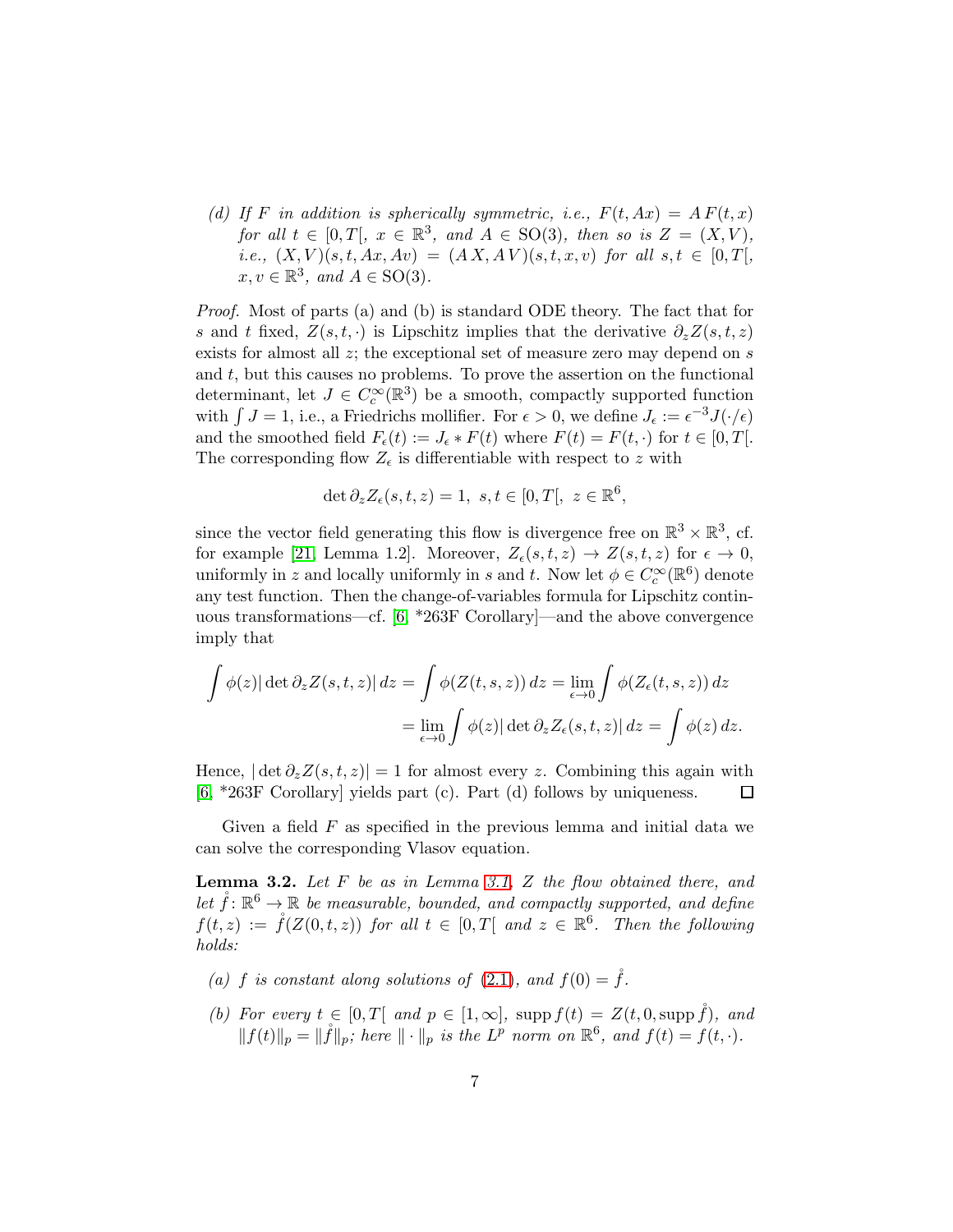- (c)  $f \in C([0,T[;L^1(\mathbb{R}^6))$ .
- (d) If F and  $\hat{f}$  are spherically symmetric, then so is  $f(t)$  for every  $t \in$  $[0, T[$ .

Proof. With the possible exception of part (c) all of this is quite obvious by the definition of f and Lemma [3.1.](#page-5-1) As to part (c), we first notice that  $f(t)$  is measurable, since  $\hat{f}$  is measurable and  $Z(t, 0, \cdot)$  is one-to-one and Lipschitz. Now let  $\epsilon > 0$  be arbitrary and choose  $g \in C_c^{\infty}(\mathbb{R}^6)$  such that  $\|\mathring{f} - g\|_1 < \epsilon$ . Then for any  $t, t' \in [0, T]$ ,

$$
||f(t) - f(t')||_1 \le \int |\mathring{f}(Z(0, t, z)) - g(Z(0, t, z))| dz
$$
  
+ 
$$
\int |\mathring{f}(Z(0, t', z)) - g(Z(0, t', z))| dz
$$
  
+ 
$$
\int |g(Z(0, t, z)) - g(Z(0, t', z))| dz
$$
  

$$
\le 2\epsilon + \int_{B_R} |g(Z(0, t, z)) - g(Z(0, t', z))| dz,
$$

where  $B_R \subset \mathbb{R}^6$  is a sufficiently large ball about the origin, and the assertion follows by continuity of  $q$  and  $Z$ .  $\Box$ 

#### 3.2 Local existence

In this section we prove the local existence part of Theorem [2.2.](#page-5-2) To this end we consider the following iteration scheme which is essentially the same as in [\[21,](#page-17-1) Thm. 1.1].

We define the 0th iterate of the field as  $F_0(t, x) = 0$  for all  $t \in [0, \infty)$ and  $x \in \mathbb{R}^3$ . Assume that for some  $n \in \mathbb{N}_0$  a field  $F_n: [0, \infty[\times \mathbb{R}^3 \to \mathbb{R}^3]$  is already defined which has the following properties.

Field properties:  $F_n$  is continuous in t and x, Lipschitz continuous in x, locally uniformly in t, bounded on  $[0, T'] \times \mathbb{R}^3$  for any  $T' > 0$ , and spherically symmetric.

The field  $F_0$  clearly has these properties. Lemma [3.1](#page-5-1) yields a corresponding flow  $Z_n$ , and Lemma [3.2](#page-6-0) yields the *n*-th iterate  $f_n$ . We complete one iteration step by defining  $\rho_n := \rho_{f_n}$  and  $F_{n+1} := F_{f_n}$ , cf. Definition [2.1](#page-3-0) (i). Local existence now follows in three steps.

Step 1. In this step we prove that the iteration is well defined. Let

$$
P_n(t) := \sup\{|V_n(s, 0, z)| \mid z \in \text{supp}\,\mathring{f},\ 0 \le s \le t\},\
$$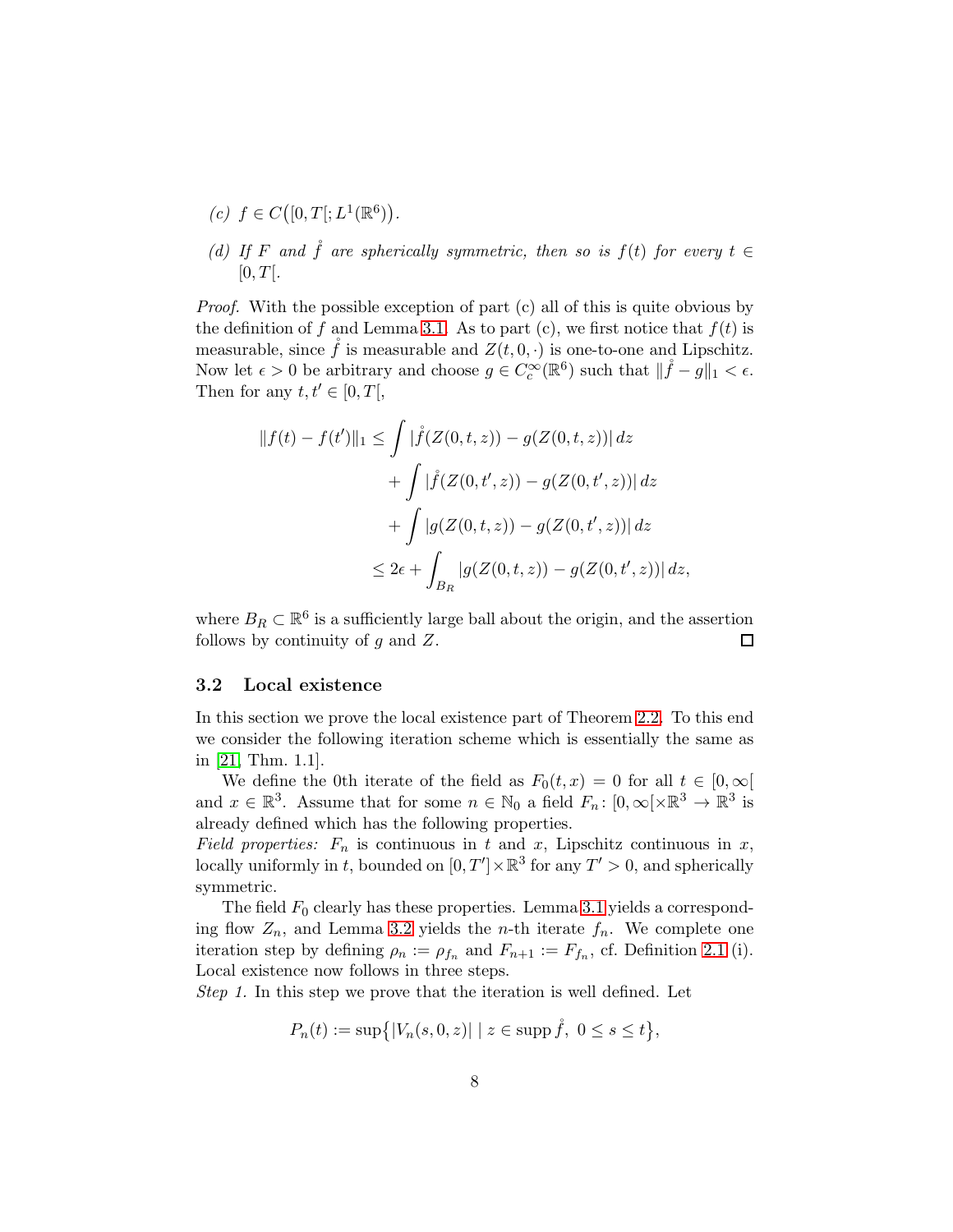and pick  $\mathring{R}, \mathring{P} > 0$  such that supp  $\mathring{f} \subset B_{\mathring{R}} \times B_{\mathring{P}}$ ; the latter balls are now in  $\mathbb{R}^3$ . Then

$$
f_n(t, x, v) = 0
$$
 for  $|v| \ge P_n(t)$  or  $|x| \ge \mathring{R} + \int_0^t P_n(s) ds$ ,  
 $\rho_n(t, x) = 0$  for  $|x| \ge \mathring{R} + \int_0^t P_n(s) ds$ ,

and

<span id="page-8-0"></span>
$$
\|\rho_n(t)\|_{\infty} \le \frac{4\pi}{3} \|\mathring{f}\|_{\infty} P_n(t)^3.
$$

Now we recall that for any  $\rho \in L^1 \cap L^\infty(\mathbb{R}^3)$  the field generated by  $\rho$  satisfies the estimate

$$
||F_{\rho}||_{\infty} \le 3(2\pi)^{2/3} ||\rho||_1^{1/3} ||\rho||_{\infty}^{2/3},
$$
\n(3.1)

cf. for example [\[21,](#page-17-1) Lemma P1]. Since  $f_n \in C([0,\infty[;L^1(\mathbb{R}^6))$  and hence  $\rho_n \in C([0,\infty[;L^1(\mathbb{R}^3)), (3.1)$  $\rho_n \in C([0,\infty[;L^1(\mathbb{R}^3)), (3.1)$  implies that  $F_{n+1}$  is continuous in t. Moreover, for all  $t \geq 0$ ,

$$
||F_{n+1}(t)||_{\infty} \le 3(2\pi)^{2/3} ||\rho_n(t)||_1^{1/3} ||\rho_n(t)||_{\infty}^{2/3} \le C_f^2 P_n(t)^2, \qquad (3.2)
$$

where

<span id="page-8-4"></span><span id="page-8-3"></span><span id="page-8-2"></span>
$$
C_{\mathring{f}} := 4 \cdot 3^{1/3} \pi^{4/3} ||\mathring{f}||_1^{1/3} ||\mathring{f}||_{\infty}^{2/3},\tag{3.3}
$$

in particular, the field  $F_{n+1}$  is bounded, locally uniformly in t. The spherical symmetry is inherited by  $f_n$ , and hence by  $\rho_n$  and  $F_{n+1}$ , and to see that  $F_{n+1}$ has the field properties formulated above, it remains to show its Lipschitz property; this is the first instance where we need to exploit the symmetry assumption. Because of the latter,

$$
F_{n+1}(t,x) = G_{n+1}(t,r)\frac{x}{r}, \text{ where } G_{n+1}(t,r) := \frac{4\pi}{r^2} \int_0^r \rho_n(t,s) s^2 ds; \quad (3.4)
$$

here  $r = |x|$ , and we identify  $\rho_n(t, x)$  and  $\rho_n(t, r)$ . For any  $t \geq 0$  and  $0 < u < r$ ,

<span id="page-8-1"></span>
$$
|G_{n+1}(t,r) - G_{n+1}(t,u)| \leq \frac{4\pi}{r^2} \int_u^r \rho_n(t,s) s^2 ds
$$
  
+  $4\pi \left| \frac{1}{r^2} - \frac{1}{u^2} \right| \int_0^u \rho_n(t,s) s^2 ds$   
 $\leq \frac{20\pi}{3} ||\rho_n(t)||_{\infty} |r - u|.$  (3.5)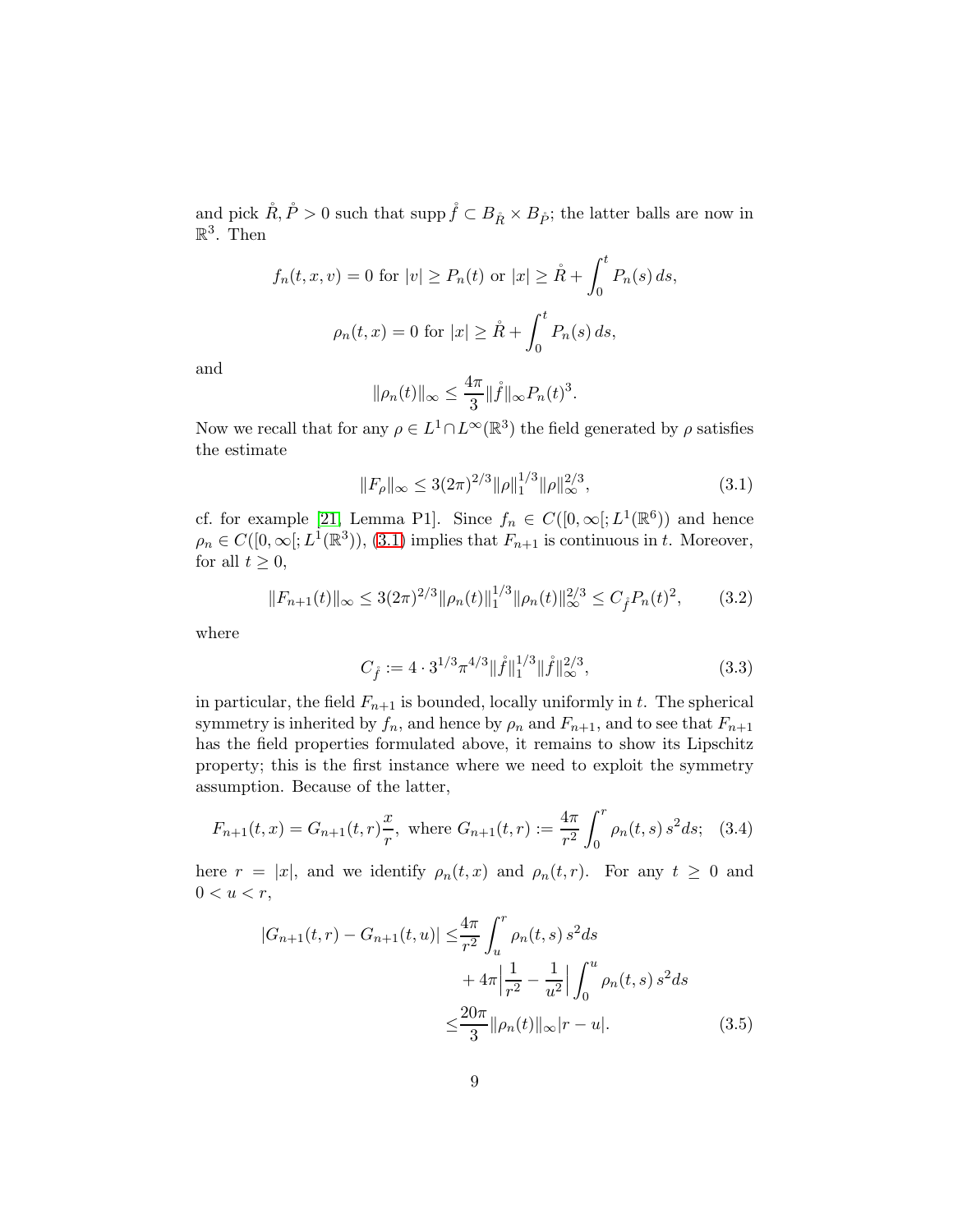The required Lipschitz property of  $F_{n+1}$  follows from [\(3.5\)](#page-8-1).

Step 2: We establish bounds that are uniform in n. The definition of  $P_n$ and [\(3.2\)](#page-8-2) imply that for  $n \in \mathbb{N}_0$  and  $t \geq 0$ ,

$$
P_{n+1}(t) \leq \overset{\circ}{P} + \int_0^t \|F_{n+1}(s)\|_{\infty} ds \leq \overset{\circ}{P} + C_{\overset{\circ}{f}} \int_0^t P_n(s)^2 ds.
$$

If we drop the subscripts of P and replace  $\leq$  by  $=$ , we obtain an integral equation the unique, maximal solution of which is

$$
Q: [0, (\mathring{P}C_{\mathring{f}})^{-1} [ \to [0, \infty[, t \mapsto \frac{\mathring{P}}{1 - \mathring{P}C_{\mathring{f}}t}, \tag{3.6}
$$

and a straight forward induction argument shows that  $P_n(t) \leq Q(t)$  for all  $n \in \mathbb{N}_0$  and  $t \in [0, \delta_0[,$  where  $\delta_0 := (\r{PC}_{\r{f}})^{-1}.$ 

Step 3: We show that on any compact subinterval  $[0, \delta] \subset [0, \delta_0]$  the iteration sequence converges in a suitable sense, and its limit is a strong Lagrangian solution.

Using the characteristic system and observing that in view of the uniform bounds and [\(3.5\)](#page-8-1) the fields  $F_n$  are Lipschitz in x uniformly on  $[0, \delta]$  and uniformly in  $n$  we find that

$$
|Z_{n+1}(t,0,z) - Z_n(t,0,z)| \le C \int_0^t |Z_{n+1}(s,0,z) - Z_n(s,0,z)| ds
$$
  
+ 
$$
\int_0^t ||G_{n+1}(s) - G_n(s)||_{\infty} ds;
$$

here and in what follows C denotes a positive constant which may only depend on  $\check{f}$  and  $\delta_0$  and which may change its value from line to line. For the relativistic case we note that the map  $v \mapsto v/\sqrt{1+|v|^2}$  is Lipschitz continuous. By Gronwall,

$$
|Z_{n+1}(t,0,z) - Z_n(t,0,z)| \le C \int_0^t ||G_{n+1}(s) - G_n(s)||_{\infty} ds.
$$
 (3.7)

The crucial point is to estimate the latter difference, and this is also the point where the symmetry assumption enters most strongly, cf. [\(3.4\)](#page-8-3). For  $t \in [0, \delta], r \geq 0$  and  $n \in \mathbb{N}$  we first note that by the uniform estimate on  $\rho_n$ ,

<span id="page-9-1"></span><span id="page-9-0"></span>
$$
DG_n(t,r) := |G_{n+1}(t,r) - G_n(t,r)|
$$
  
=  $\frac{4\pi}{r^2} \left| \int_0^r \left( \rho_n(t,s) - \rho_{n-1}(t,s) \right) s^2 ds \right| \leq C r.$  (3.8)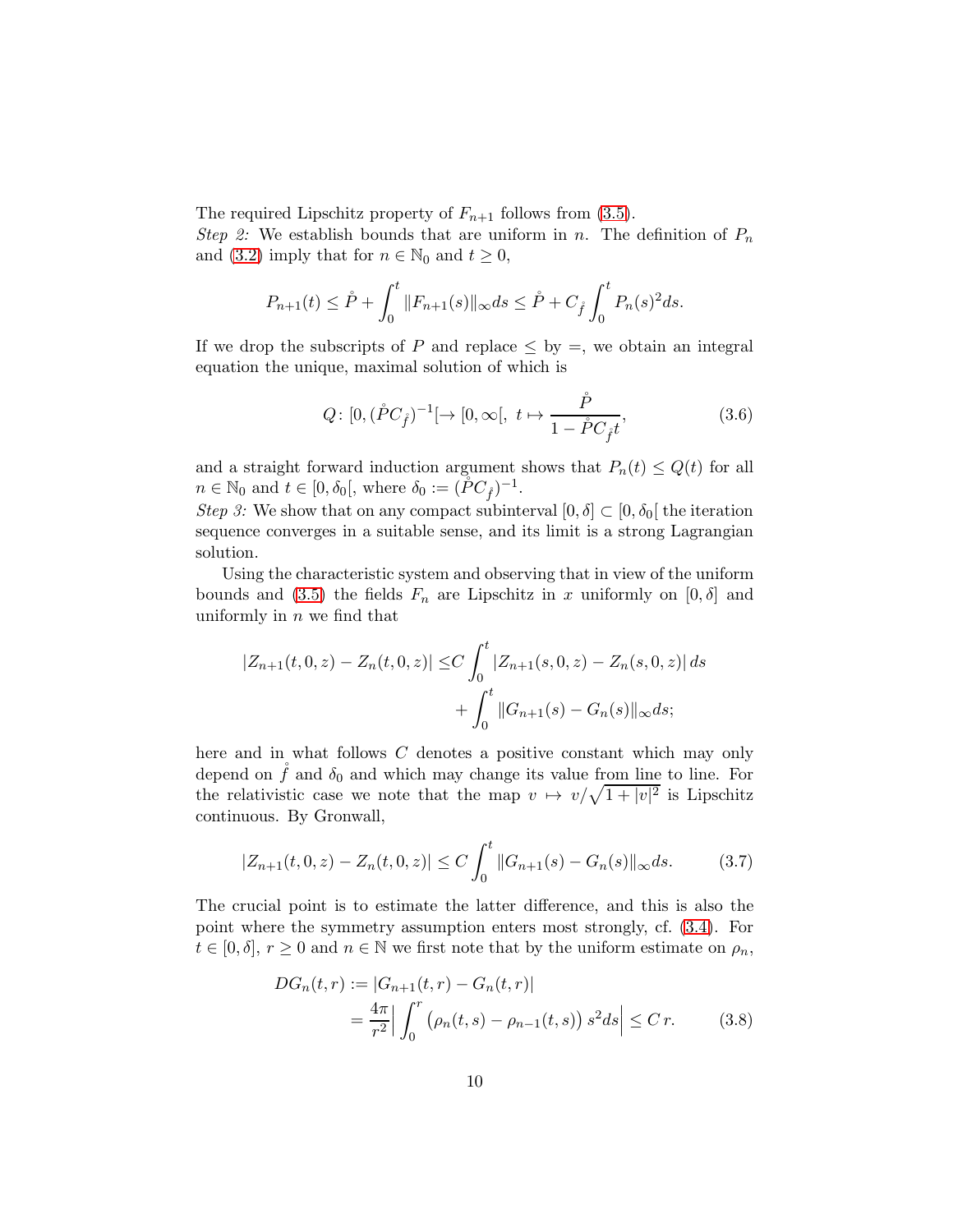On the other hand, denoting  $z = (y, v) \in \mathbb{R}^3 \times \mathbb{R}^3$ ,

$$
\{Z_n(0, t, z) \mid |y| \le r\} = \{\tilde{z} \in \mathbb{R}^6 \mid \exists z \in B_r \times \mathbb{R}^3 \text{ such that } Z_n(t, 0, \tilde{z}) = z\}
$$

$$
= \{\tilde{z} \in \mathbb{R}^6 \mid |X_n(t, 0, \tilde{z})| \le r\}.
$$

Hence we can rewrite the modulus of the field as

<span id="page-10-1"></span>
$$
G_{n+1}(t,r) = \frac{1}{r^2} \int_{|y| \le r} \rho_n(t,y) \, dy = \frac{1}{r^2} \int_{\{z \in \mathbb{R}^6 | |y| \le r\}} \mathring{f}(Z_n(0,t,z)) \, dz
$$

$$
= \frac{1}{r^2} \int_{Z_n(0,t,B_r \times \mathbb{R}^3)} \mathring{f}(z) \, dz = \frac{1}{r^2} \int_{\{z \in \mathbb{R}^6 | |X_n(t,0,z)| \le r\}} \mathring{f}(z) \, dz,
$$
(3.9)

where we have used the change-of-variables formula from Lemma [3.1](#page-5-1) (c). This implies that

$$
DG_n(t,r) \leq \frac{1}{r^2} \Big| \int_{\{z \in \mathbb{R}^6 | |X_n(t,0,z)| \leq r\}} \mathring{f}(z) dz - \int_{\{z \in \mathbb{R}^6 | |X_{n-1}(t,0,z)| \leq r\}} \mathring{f}(z) dz \Big|
$$
  
 
$$
\leq \frac{1}{r^2} \| \mathring{f} \|_{\infty} \lambda(D_n), \tag{3.10}
$$

where  $\lambda$  denotes the Lebesgue measure, and

$$
D_n := \left\{ z \in \text{supp} \, \mathring{f} \mid |X_n(t, 0, z)| \le r < |X_{n-1}(t, 0, z)| \right\}.
$$
\n
$$
\vee \, |X_{n-1}(t, 0, z)| \le r < |X_n(t, 0, z)| \right\}.
$$

Defining

<span id="page-10-0"></span>
$$
d_n := \sup_{z \in \text{supp } \hat{f}} |X_n(t, 0, z) - X_{n-1}(t, 0, z)|,
$$

we observe that

$$
\lambda(D_n) \le \lambda \Big( \Big\{ z \in \text{supp} \, \mathring{f} \mid |X_n(t, 0, z)| \le r < d_n + |X_n(t, 0, z)|
$$
\n
$$
\vee |X_{n-1}(t, 0, z)| \le r < d_n + |X_{n-1}(t, 0, z)| \Big\} \Big)
$$
\n
$$
\le \lambda \Big( \Big\{ z \in \text{supp} \, \mathring{f} \mid |X_n(t, 0, z)| \le r < d_n + |X_n(t, 0, z)| \Big\} \Big)
$$
\n
$$
+ \lambda \Big( \Big\{ z \in \text{supp} \, \mathring{f} \mid |X_{n-1}(t, 0, z)| \le r < d_n + |X_{n-1}(t, 0, z)| \Big\} \Big)
$$
\n
$$
=: \lambda(D_n^1) + \lambda(D_n^2).
$$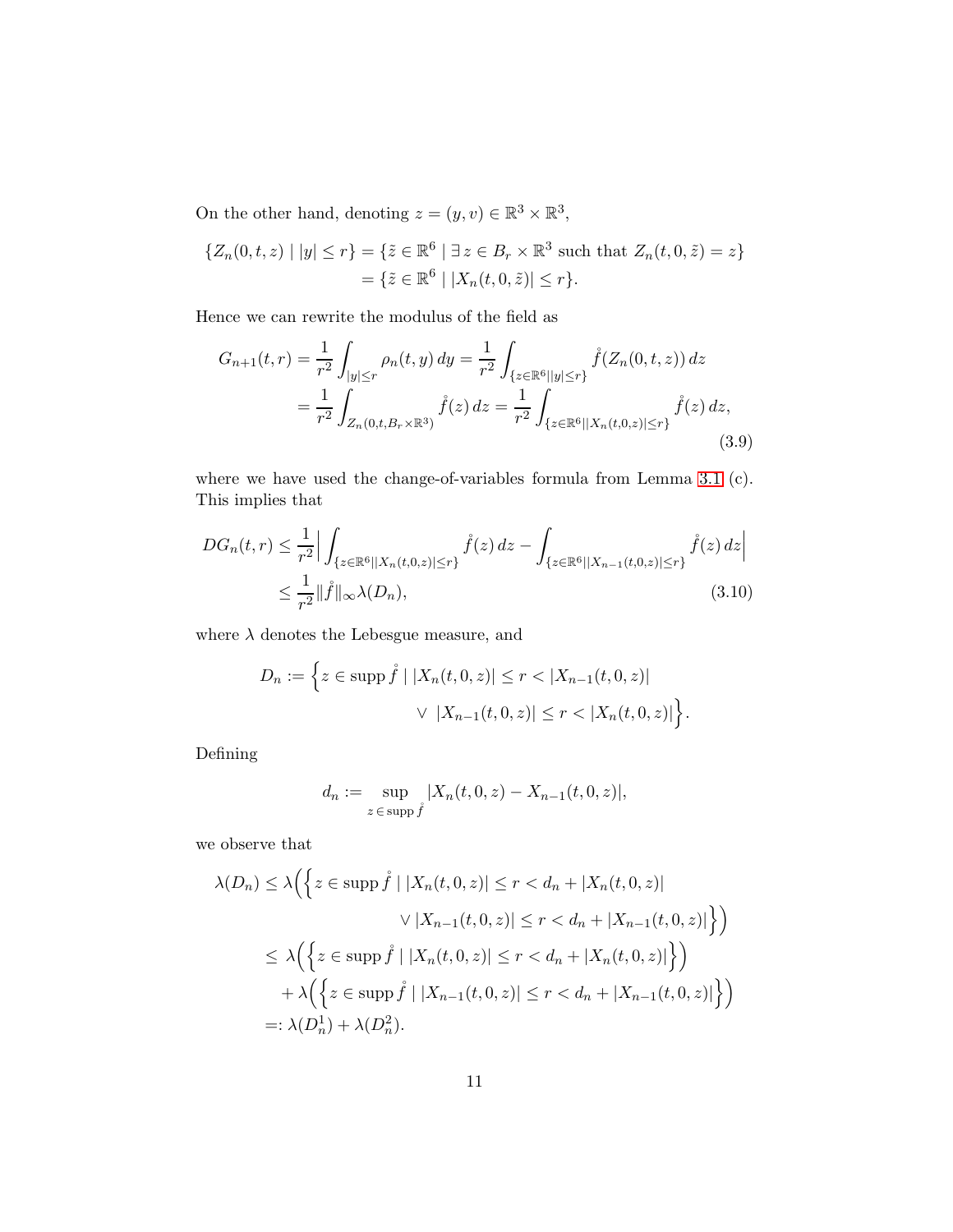We use the fact that the characteristic flow is measure preserving to eliminate the  $X_n$ -terms:

$$
\lambda(D_n^1) = \lambda(Z_n(t, 0, D_n^1))
$$
  
=  $\lambda \Big( \Big\{ Z_n(t, 0, z) \mid z \in \text{supp} \hat{f} \wedge |X_n(t, 0, z)| \le r < d_n + |X_n(t, 0, z)| \Big\} \Big)$   
=  $\lambda \Big( \Big\{ (y, v) \in Z_n(t, 0, \text{supp} \hat{f}) \mid |y| \le r < d_n + |y| \Big\} \Big)$   
 $\le \lambda \Big( \{ y \in B_R \mid r - d_n < |y| \le r \} \times B_R \Big)$   
 $\le C \left( r^3 - (r - d_n)^3 \right),$ 

where we recall that by our uniform estimates,  $Z_n(t, 0, \text{supp }\hat{f}) \subset B_R \times B_R$ with some radius  $R > 0$  which is uniform in  $n \in \mathbb{N}_0$  and  $t \in [0, \delta]$ . The same result holds for  $D_n^2$ ; we just have to replace  $Z_n$  by  $Z_{n-1}$ . Hence

$$
\lambda(D_n) \le C \left( r^3 - (r - d_n)_+^3 \right). \tag{3.11}
$$

If  $r \leq d_n$ , we use [\(3.8\)](#page-9-0) to find that

<span id="page-11-0"></span>
$$
DG_n(t,r) \leq C r \leq C d_n.
$$

If  $r > d_n$ , [\(3.10\)](#page-10-0) and [\(3.11\)](#page-11-0) imply that

$$
DG_n(t,r) \le \frac{C}{r^2}(d_n^3 + 3r^2d_n) \le C d_n.
$$

Combining both results, we see that

$$
||G_{n+1}(t) - G_n(t)||_{\infty} \le C \sup_{z \in \text{supp } \hat{f}} |X_n(t, 0, z) - X_{n-1}(t, 0, z)|
$$
  

$$
\le C \sup_{z \in \text{supp } \hat{f}} |Z_n(t, 0, z) - Z_{n-1}(t, 0, z)|,
$$

and together with [\(3.7\)](#page-9-1) we finally arrive at the estimate

<span id="page-11-1"></span>
$$
||F_{n+1}(t) - F_n(t)||_{\infty} \le C \int_0^t ||F_n(s) - F_{n-1}(s)||_{\infty} ds, \qquad (3.12)
$$

which holds for all  $n \in \mathbb{N}$  and  $t \in [0, \delta]$ . This implies that  $(F_n)$  is a Cauchy sequence in the space  $C([0, \delta]; L^{\infty}(\mathbb{R}^{3}))$ . Thus there exists a limiting field  $F: [0, \delta] \times \mathbb{R}^3 \to \mathbb{R}^3$  such that  $F_n \to F$  uniformly on  $[0, \delta] \times \mathbb{R}^3$ . The field is bounded and continuous. By the previous two steps,  $F_n$  is Lipschitz continuous in x, uniformly in  $t \in [0, \delta]$  and in  $n \in \mathbb{N}$ . Hence F is Lipschitz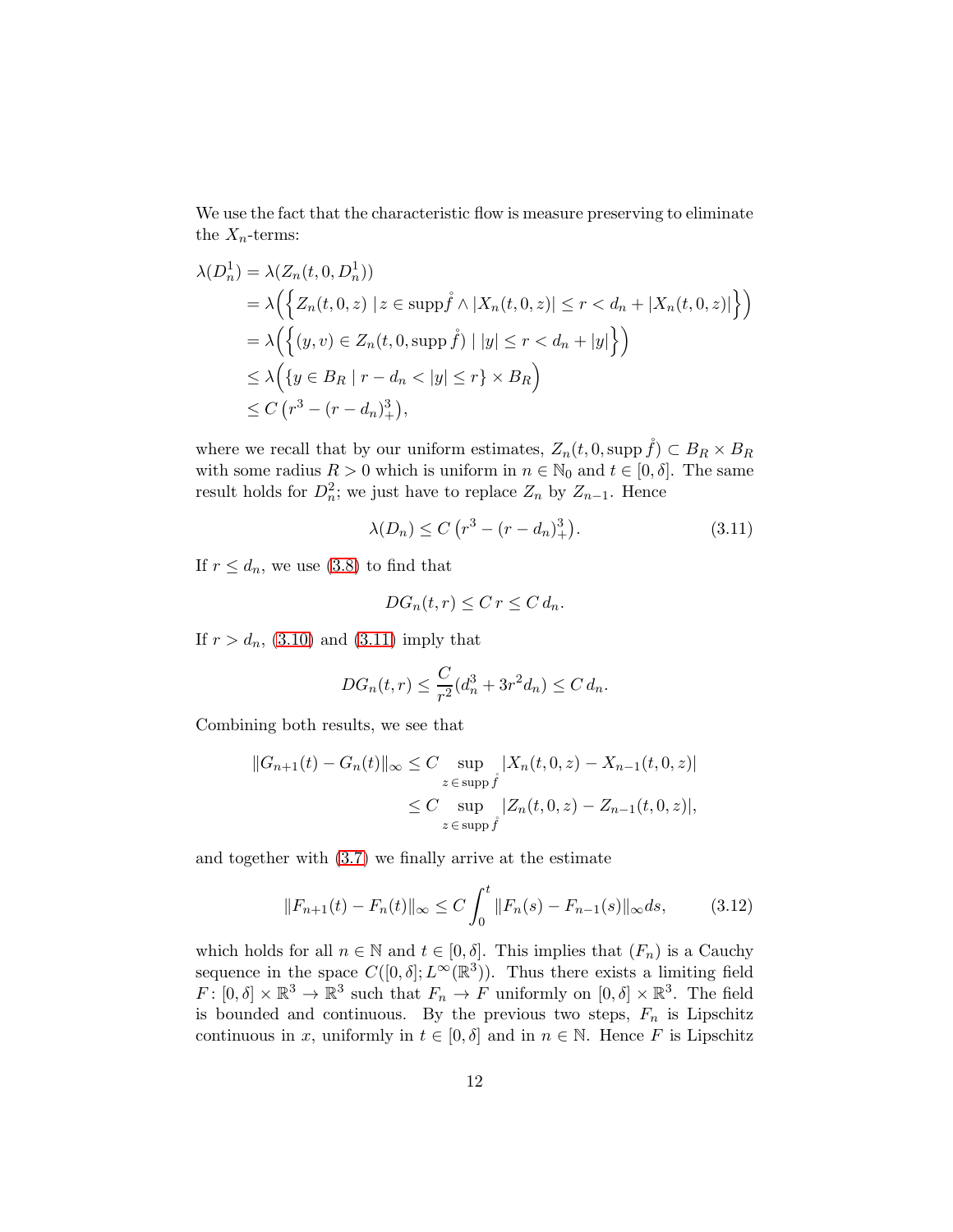continuous in x, uniformly in  $t \in [0, \delta]$ . Since  $\delta < \delta_0$  is arbitrary, the field F exists and has the desired properties on  $[0, \delta_0]$ . Lemma [3.1](#page-5-1) yields the corresponding flow Z, and  $Z_n \to Z$  uniformly on  $[0, \delta] \times [0, \delta] \times \mathbb{R}^6$  for all  $\delta < \delta_0$ . If we define  $f(t, z) = f(Z(0, t, z))$  according to Lemma [3.2](#page-6-0) it remains to show that  $F$  is indeed the field induced by  $f$ .

By Lebesgue's dominated convergence theorem and [\(3.9\)](#page-10-1),

$$
G(t,r) = \lim_{n \to \infty} G_n(t,r) = \frac{1}{r^2} \lim_{n \to \infty} \int_{\{z \in \mathbb{R}^6 | |X_{n-1}(t,0,z)| \le r\}} \hat{f}(z) dz
$$
  
= 
$$
\frac{1}{r^2} \int_{\{z \in \mathbb{R}^6 | |X(t,0,z)| \le r\}} \hat{f}(z) dz = \frac{1}{r^2} \int_{\{z \in \mathbb{R}^6 | |y| \le r\}} \hat{f}(Z(0,t,z)) dz,
$$

which implies that

$$
F(t, x) = G(t, r)\frac{x}{r} = \iint \frac{x - y}{|x - y|^3} f(t, y, v) dv dy.
$$

Hence f has all the properties of a strong Lagrangian solution on  $[0, \delta]$ , and of course  $f(0) = \dot{f}$ .

#### 3.3 Uniqueness

Assume that we have two spherically symmetric, strong Lagrangian solutions to the same initial data with fields F and F. Then on any time interval  $[0, \delta]$ where both are defined we can treat the difference  $F-\tilde{F}$  exactly as we treated  $F_{n+1} - F_n$  above, in particular  $F - \tilde{F}$  must satisfy the analogue of [\(3.12\)](#page-11-1) which implies that the two fields and hence the two solutions are equal on  $[0, \delta]$ .

Remark. The argument above yields uniqueness only within the class of spherically symmetric, strong Lagrangian solutions, which is sufficient for what follows below. However, uniqueness holds also within the class of (not necessarily symmetric) strong Lagrangian solutions for data  $f$  which are measurable, bounded, and compactly supported. To see this, we observe that for such solutions the induced spatial density is again bounded and compactly supported with respect to  $x$ , locally uniformly in  $t$ . Moreover, such solutions are easily seen to be weak solutions, and the uniqueness results in [\[18,](#page-16-11) [22\]](#page-17-3) apply, at least in the non-relativistic case; it seems reasonable to expect this to remain true also in the relativistic case.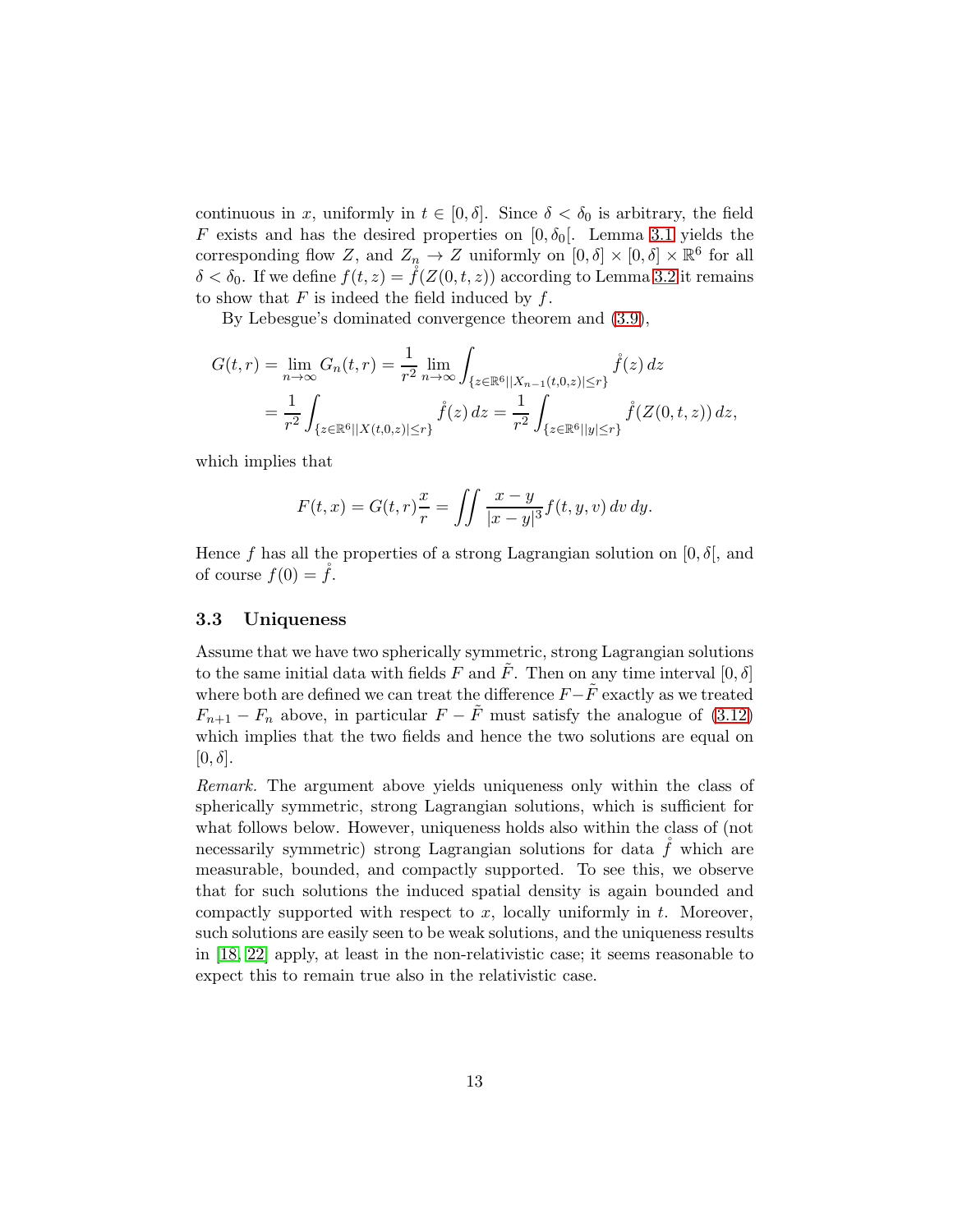### 3.4 Continuation and global existence

We can extend the unique, strong Lagrangian solution to its maximal interval of existence  $[0, T]$ . Assume that

$$
P^* := \sup\{|v| \mid (x, v) \in \text{supp } f(t), \ 0 \le t < T\} < \infty. \tag{3.13}
$$

For any  $t_0 \in [0, T],$ 

<span id="page-13-0"></span>
$$
||f(t_0)||_{\infty} = ||\mathring{f}||_{\infty}, \quad ||f(t_0)||_1 = ||\mathring{f}||_1,
$$

and hence  $C_{f(t_0)} = 4 \cdot 3^{1/3} \pi^{4/3} ||f(t_0)||_1^{1/3}$  $\int_1^{1/3} ||f(t_0)||_{\infty}^{2/3} = C_{\hat{f}}$ , cf. [\(3.3\)](#page-8-4). We define  $\delta_0^* := (P^*C_{f(t_0)})^{-1} = (P^*C_{\hat{f}})^{-1}$ . Arguing exactly as before we obtain a strong Lagrangian solution on the interval  $[t_0, t_0 + \delta_0^*]$  to the initial data  $f(t_0)$  prescribed at  $t_0$ . By uniqueness, this solution must coincide with f as long as both exist. If  $T$  were finite, this would extend the maximal solution beyond T, provided we choose  $t_0$  close enough to T; note that  $\delta_0^*$  is independent of  $t_0$ .

The continuation criterion which is now established applies to both the non-relativistic and the relativistic case, and in the former we can verify that [\(3.13\)](#page-13-0) indeed holds and hence  $T = \infty$ . To this end we observe that the corresponding argument of Horst [\[12\]](#page-16-12) applies to strong Lagrangian solutions, see also [\[21,](#page-17-1) Thm. 1.4].

#### 3.5 Conservation laws

The conservation of Casimir functionals is a direct consequence of the change-of-variables formula in Lemma [3.1](#page-5-1) (c) and the definition of a strong Lagrangian solution.

Next we prove conservation of energy for the non-relativistic case, the relativistic case being completely analogous. We use the fact that the flow is measure preserving, cf. Lemma [3.1](#page-5-1) (b), together with the fact that  $f$  is constant along the flow and the fundamental theorem of calculus, and we recall the notation  $z = (x, v) \in \mathbb{R}^3 \times \mathbb{R}^3$  and analogously,  $\tilde{z} = (\tilde{x}, \tilde{v}) \in \mathbb{R}^3 \times \mathbb{R}^3$ .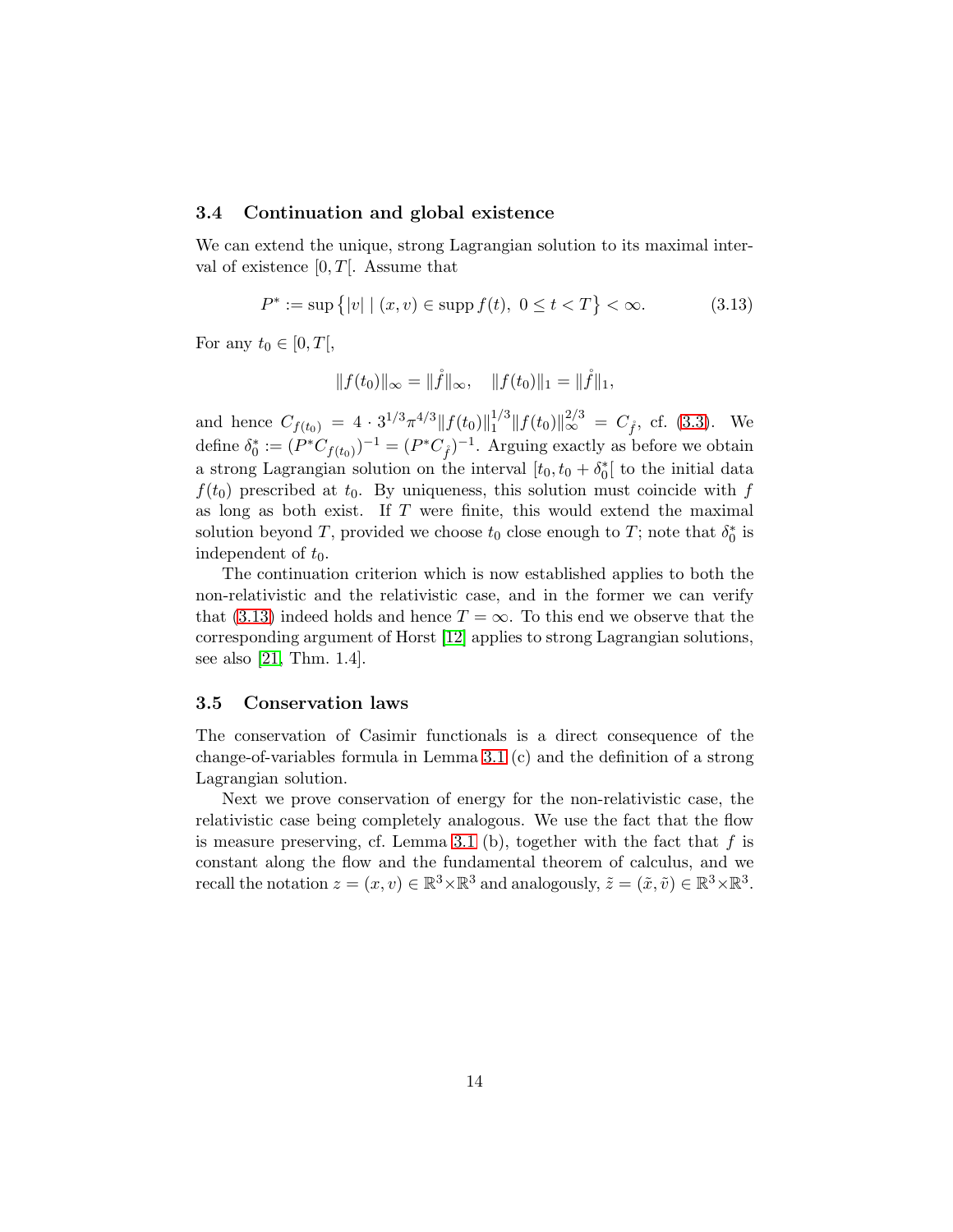Then

$$
2E_{\text{kin}}(f(t)) + 2E_{\text{pot}}(f(t))
$$
  
=  $\int |v|^2 f(t, z) dz - \int \int \frac{f(t, z) f(t, \tilde{z})}{|x - \tilde{x}|} dz d\tilde{z}$   
=  $\int |V(t, 0, z)|^2 f(t, Z(t, 0, z)) dz - \int \int \frac{f(t, Z(t, 0, z)) f(t, Z(t, 0, \tilde{z}))}{|X(t, 0, z) - X(t, 0, \tilde{z})|} dz d\tilde{z}$   
=  $\int \int_0^t \frac{d}{ds} (|V(s, 0, z)|^2 f(s, Z(s, 0, z))) ds dz + \int |v|^2 \hat{f}(z) dz$   
 $- \int \int \int_0^t \frac{d}{ds} \left( \frac{f(s, Z(s, 0, z)) f(s, Z(s, 0, \tilde{z}))}{|X(s, 0, z) - X(s, 0, \tilde{z})|} \right) ds dz d\tilde{z}$   
 $- \int \int \frac{\hat{f}(z) \hat{f}(\tilde{z})}{|x - \tilde{x}|} dz d\tilde{z}$   
=  $2E_{\text{kin}}(\hat{f}) + 2E_{\text{pot}}(\hat{f})$   
 $- 2 \int \int_0^t V(s, 0, z) \cdot F(s, X(s, 0, z)) f(s, Z(s, 0, z)) ds dz$   
+  $\int \int \int_0^t \frac{X(s, 0, z) - X(s, 0, \tilde{z})}{|X(s, 0, z) - X(s, 0, \tilde{z})|^3} \cdot (V(s, 0, z) - V(s, 0, \tilde{z})) ds dz d\tilde{z};$   
 $f(s, Z(s, 0, z)) f(s, Z(s, 0, \tilde{z})) ds dz d\tilde{z};$ 

in the last step we used that  $f$  is a strong Lagrangian solution so that

$$
\frac{d}{ds}f(s, Z(s, 0, z)) = 0, \quad s \in [0, T].
$$

Using Fubini's theorem and reversing the change of variables via  $z \mapsto$  $Z(0, s, z)$  and  $\tilde{z} \mapsto Z(0, s, \tilde{z}),$  we obtain

$$
E_{\text{kin}}(f(t)) + E_{\text{pot}}(f(t)) = E_{\text{kin}}(\mathring{f}) + E_{\text{pot}}(\mathring{f}) - \int_0^t \int v \cdot F(s, x) f(s, z) dz ds + \frac{1}{2} \int_0^t \int \int (v - \tilde{v}) \cdot \frac{x - \tilde{x}}{|x - \tilde{x}|^3} f(s, \tilde{z}) f(s, z) d\tilde{z} dz ds.
$$
\n(3.14)

Since  $f$  is a strong Lagrangian solution,

<span id="page-14-0"></span>
$$
F(s,x) = \int \frac{x - \tilde{x}}{|x - \tilde{x}|^3} f(s, \tilde{z}) d\tilde{z}
$$

for all  $(s, x) \in [0, T[\times \mathbb{R}^3 \text{ so that the two integrals in (3.14) cancel, and the$  $(s, x) \in [0, T[\times \mathbb{R}^3 \text{ so that the two integrals in (3.14) cancel, and the$  $(s, x) \in [0, T[\times \mathbb{R}^3 \text{ so that the two integrals in (3.14) cancel, and the$ proof of the conservation laws and of Theorem [2.2](#page-5-2) is complete.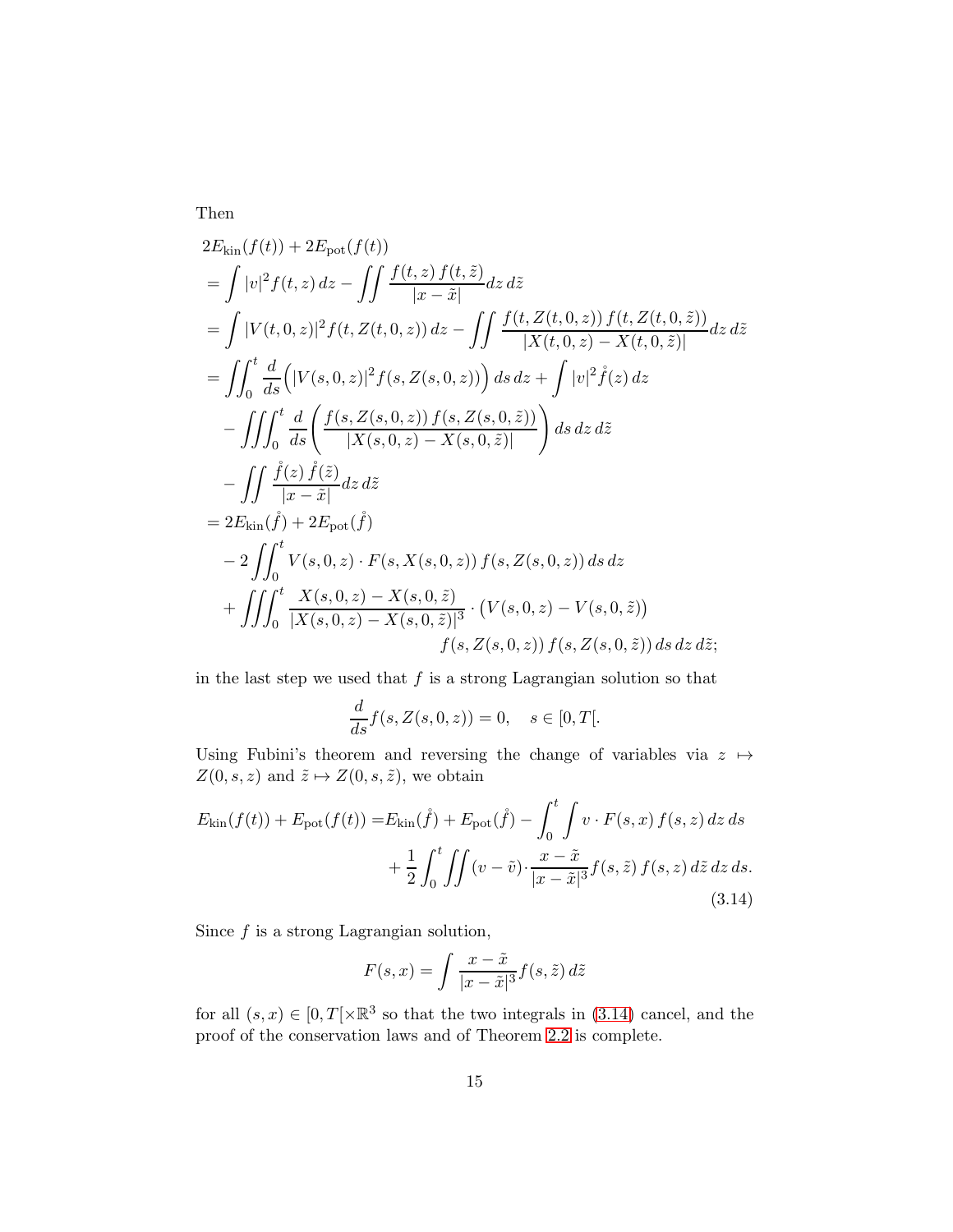#### 3.6 Further solution properties and remarks

- (a) The above proof shows that the conservation laws hold for any strong Lagrangian solution; the symmetry assumption on the data did not enter in that argument.
- (b) In none of the preceding arguments did we use the attractive nature of the force field so that our results hold for the plasma physics case as well, where the sign in the right hand side of [\(1.2\)](#page-1-0) is reversed. In the relativistic, plasma physics case the estimates in [\[7\]](#page-16-6), which equally well apply to strong Lagrangian solutions, imply that  $T = \infty$ , i.e., the solutions are global (for spherically symmetric data).
- (c) The proof of Theorem [2.2](#page-5-2) implies that for all  $t \in [0, T]$  the functions  $f(t)$  and  $\rho(t)$  are bounded, measurable functions with compact support, and the control on the support is locally uniform in  $t$ . In the non-relativistic case the bound on the velocity support of  $f(t)$  is globally uniform in t, which follows from the estimates in Horst  $[12]$ , cf. [\[21,](#page-17-1) Thm. 1.4].
- (d) Our existence proof is completely constructive and does not rely on compactness arguments, which typically are used for obtaining weak solutions, and it covers both the non-relativistic and the relativistic case. The price to pay for this is the unwanted symmetry assumption on the initial data.

## <span id="page-15-2"></span>References

- [1] A. A. Arsen'ev, Global existence of a weak solution of Vlasov's system of equations, Comput. Math. Math. Phys. 15, 131–141 (1975).
- <span id="page-15-1"></span>[2] J. Batt, Global symmetric solutions of the initial value problem in stellar dynamics, J. Differential Equations 25, 342–364 (1977).
- <span id="page-15-3"></span><span id="page-15-0"></span>[3] J. Binney, S. Tremaine, Galactic Dynamics, Princeton University Press 1987.
- [4] A. Bohun, F. Bouchut, G. Crippa, Lagrangian solutions to the Vlasov-Poisson system with  $L^1$  density, *J. Differential Equations* **260**, 3576–3597 (2016).
- <span id="page-15-4"></span>[5] R. J. DiPerna, P. L. Lions, Ordinary differential equations, transport theory and Sobolev spaces, Invent. Math. 98, 511–547 (1989).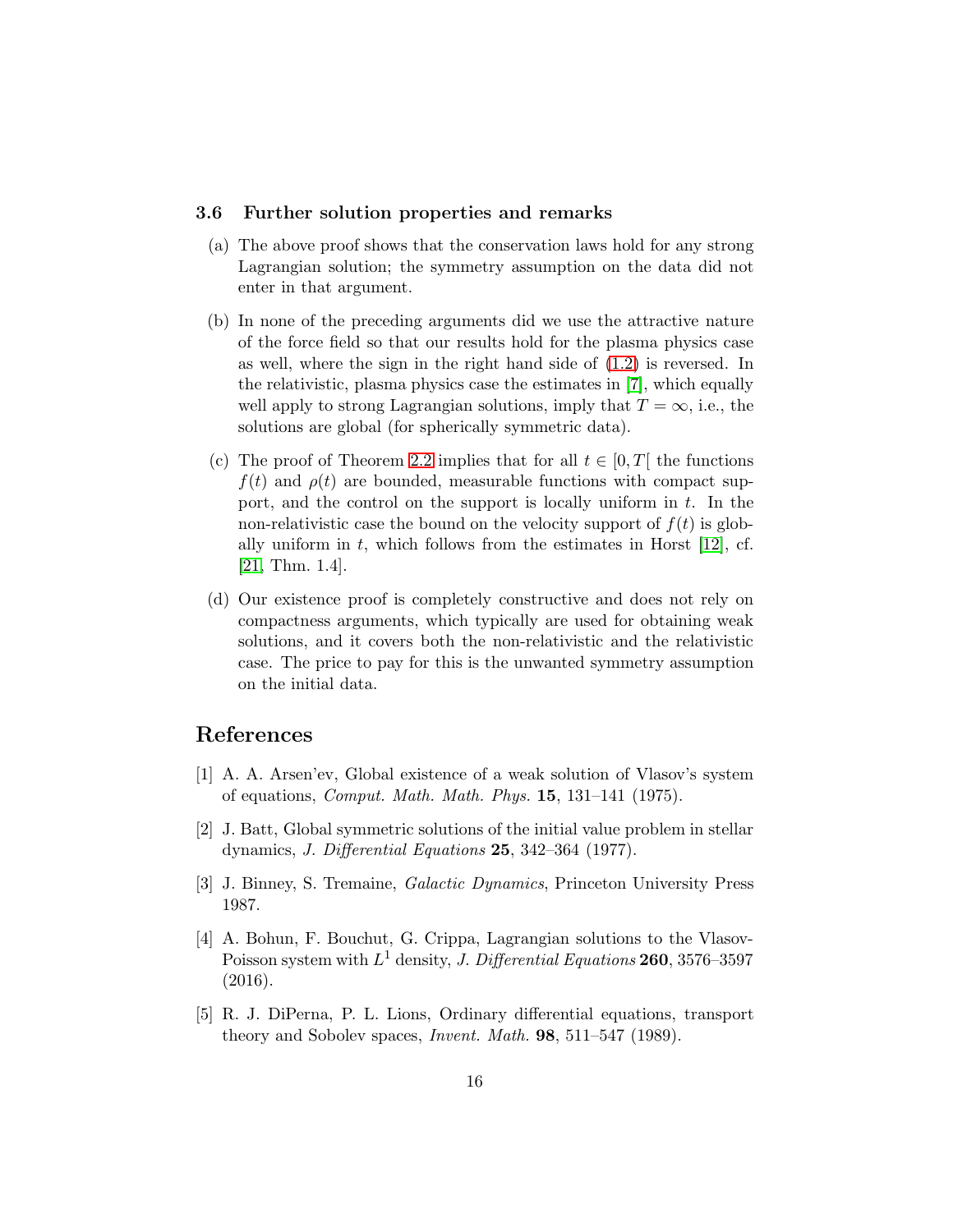- <span id="page-16-10"></span><span id="page-16-6"></span>[6] D. H. Fremlin, Measure Theory, Vol. 2: Broad Foundations, Torres Fremlin, Colchester 2001.
- <span id="page-16-0"></span>[7] R. T. Glassey, J. Schaeffer, On symmetric solutions of the relativistic Vlasov-Poisson system, Commun. Math. Phys. 101, 459–473 (1985).
- <span id="page-16-1"></span>[8] Y. Guo, G. Rein, Isotropic steady states in galactic dynamics, Commun. Math. Phys. 219, 607–629 (2001).
- [9] Y. Guo, G. Rein, A non-variational approach to nonlinear stability in stellar dynamics applied to the King model, *Commun. Math. Phys.* 271, 489–509 (2007).
- <span id="page-16-2"></span>[10] Y. Guo, Z. Lin, Unstable and Stable Galaxy Models, Commun. Math. Phys., 279, 789–813 (2008).
- <span id="page-16-3"></span>[11] M. Hadžić, G. Rein, Global existence and nonlinear stability for the relativistic Vlasov-Poisson system in the gravitational case, Indiana University Math. J. 56, 2453–2488 (2007).
- <span id="page-16-12"></span>[12] E. Horst, On the classical solutions of the initial value problem for the unmodified non-linear Vlasov equation I, Math. Methods Appl. Sci. 3, 229–248 (1981).
- <span id="page-16-8"></span>[13] E. Horst, R. Hunze, Weak solutions of the initial value problem for the unmodified non-linear Vlasov equation, Math. Methods Appl. Sci. 6, 262–279 (1984).
- <span id="page-16-9"></span><span id="page-16-4"></span>[14] J. Körner, *The spherically symmetric Vlasov-Poisson system*, Master Thesis, Bayreuth 2020.
- [15] M. Lemou, F. Mehats, P. Raphaël, A new variational approach to the stability of gravitational systems, Commun. Math. Phys. 302, 161–224  $(2011).$
- <span id="page-16-5"></span>[16] M. Lemou, F. Mehats, P. Raphaël, Orbital stability of spherical systems, Invent. Math. 187, 145–194 (2012).
- <span id="page-16-7"></span>[17] P.-L. Lions, B. Perthame, Propagation of moments and regularity for the 3-dimensional Vlasov-Poisson system, Invent. Math. 105, 415–430 (1991).
- <span id="page-16-11"></span>[18] G. Loeper, Uniqueness of the solution to the Vlasov-Poisson system with bounded density, *J. Math. Pures Appl.* **86**,  $68-79$  (2006).